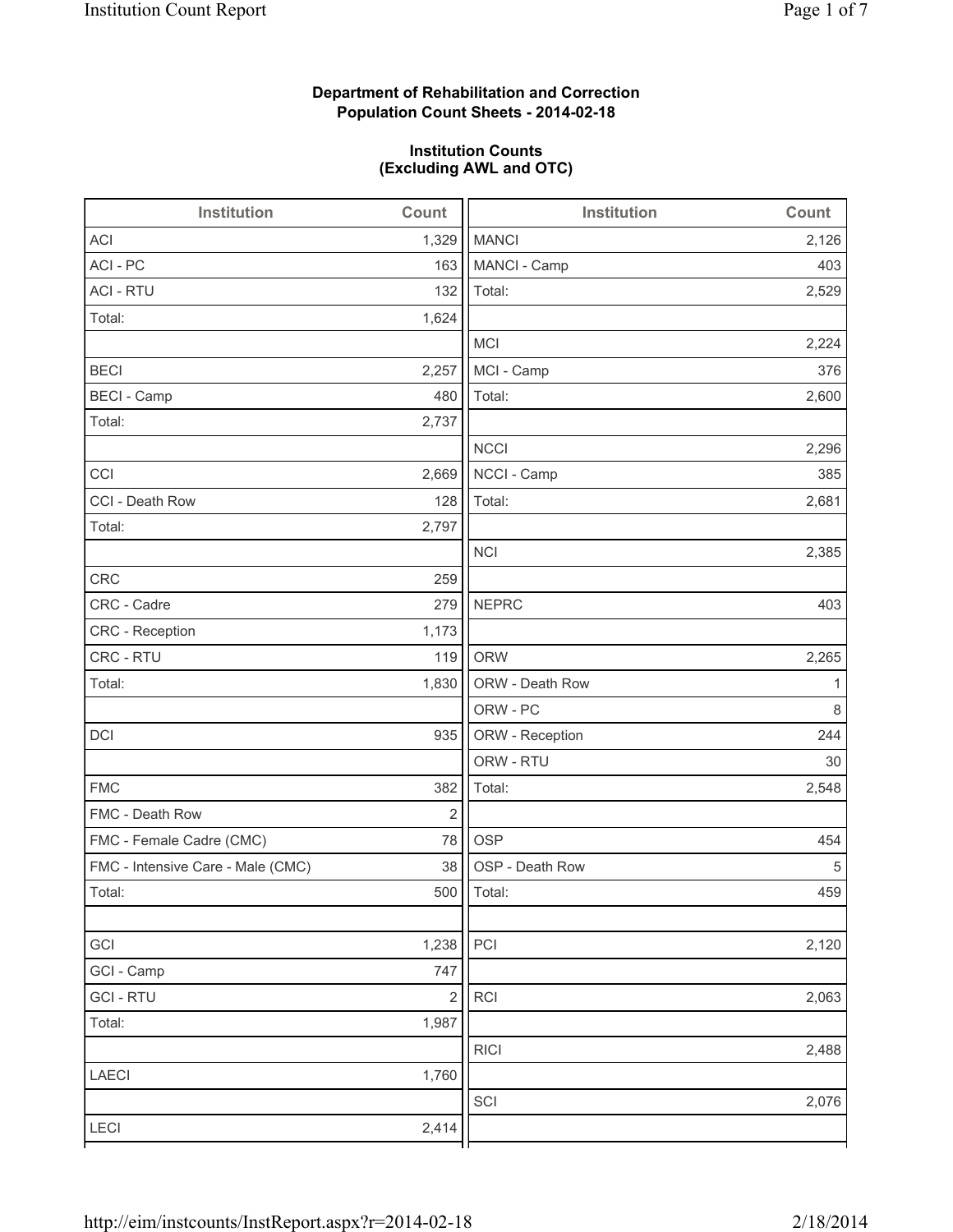| LECI - Camp              | 172   | SOCF        |                          | 1,120  |
|--------------------------|-------|-------------|--------------------------|--------|
| Total:                   | 2,586 | SOCF - RTU  |                          | 69     |
|                          |       | Total:      |                          | 1,189  |
| <b>LOCI</b>              | 2,270 |             |                          |        |
|                          |       | <b>TCI</b>  |                          | 1,100  |
| <b>LORCI</b>             | 152   | TCI - Camp  |                          | 431    |
| LORCI - Cadre            | 222   | Total:      |                          | 1,531  |
| <b>LORCI - Reception</b> | 989   |             |                          |        |
| Total:                   | 1,363 | <b>TOCI</b> |                          | 1,093  |
|                          |       |             |                          |        |
| <b>MACI</b>              | 1,020 | <b>WCI</b>  |                          | 1,368  |
| MACI - Minimum           | 1,385 | WCI - RTU   |                          | 50     |
| MACI - Youth             | 20    | Total:      |                          | 1,418  |
| Total:                   | 2,425 |             |                          |        |
|                          |       |             | <b>Total Population:</b> | 50,397 |

\* The Total Population includes 37 Offenders with Reason Codes 30 & 31.

\*\* The Total Population includes 28 Offenders with Reason Code 0A.

#### **Male Population by Security Level (Include AWL and Exclude OTC)**

| <b>Security Level</b>  |                   | <b>Body</b> | <b>AWL</b> | (-OTC) | <b>Total</b> |  |  |
|------------------------|-------------------|-------------|------------|--------|--------------|--|--|
| Total Level 5          |                   | 111         |            |        | 111          |  |  |
| Total Level 4          |                   | 1,765       | 10         | 10     | 1,765        |  |  |
| Total Level 3          |                   | 11,369      | 136        | 106    | 11,399       |  |  |
| Total Level 2          |                   | 17,330      | 219        | 153    | 17,396       |  |  |
| Total Level 1          |                   | 15,646      | 201        | 119    | 15,728       |  |  |
| <b>Total Death Row</b> |                   | 135         | 3          |        | 137          |  |  |
|                        | <b>Total Male</b> | 46,356      | 570        | 390    | 46,536       |  |  |

### **Female Population by Institution (Include AWL and Exclude OTC)**

| Institution              | <b>Body</b> | <b>AWL</b> | $(-OTC)$ | <b>Total</b> |
|--------------------------|-------------|------------|----------|--------------|
| DCI                      | 935         | 9          | 5        | 939          |
| <b>FMC</b>               | 4           | 5          |          | 8            |
| FMC - Female Cadre (CMC) | 78          |            | $\Omega$ | 79           |
| <b>NEPRC</b>             | 403         | 21         | 11       | 413          |
| <b>ORW</b>               | 2,265       | 46         | 28       | 2,283        |
| ORW - Death Row          |             | 0          | 0        |              |
| ORW - PC                 | 8           | $\Omega$   | $\Omega$ | 8            |
| ORW - Reception          | 244         |            |          | 244          |
| ORW - RTU                | 30          | 0          | $\Omega$ | 30           |
|                          |             |            |          |              |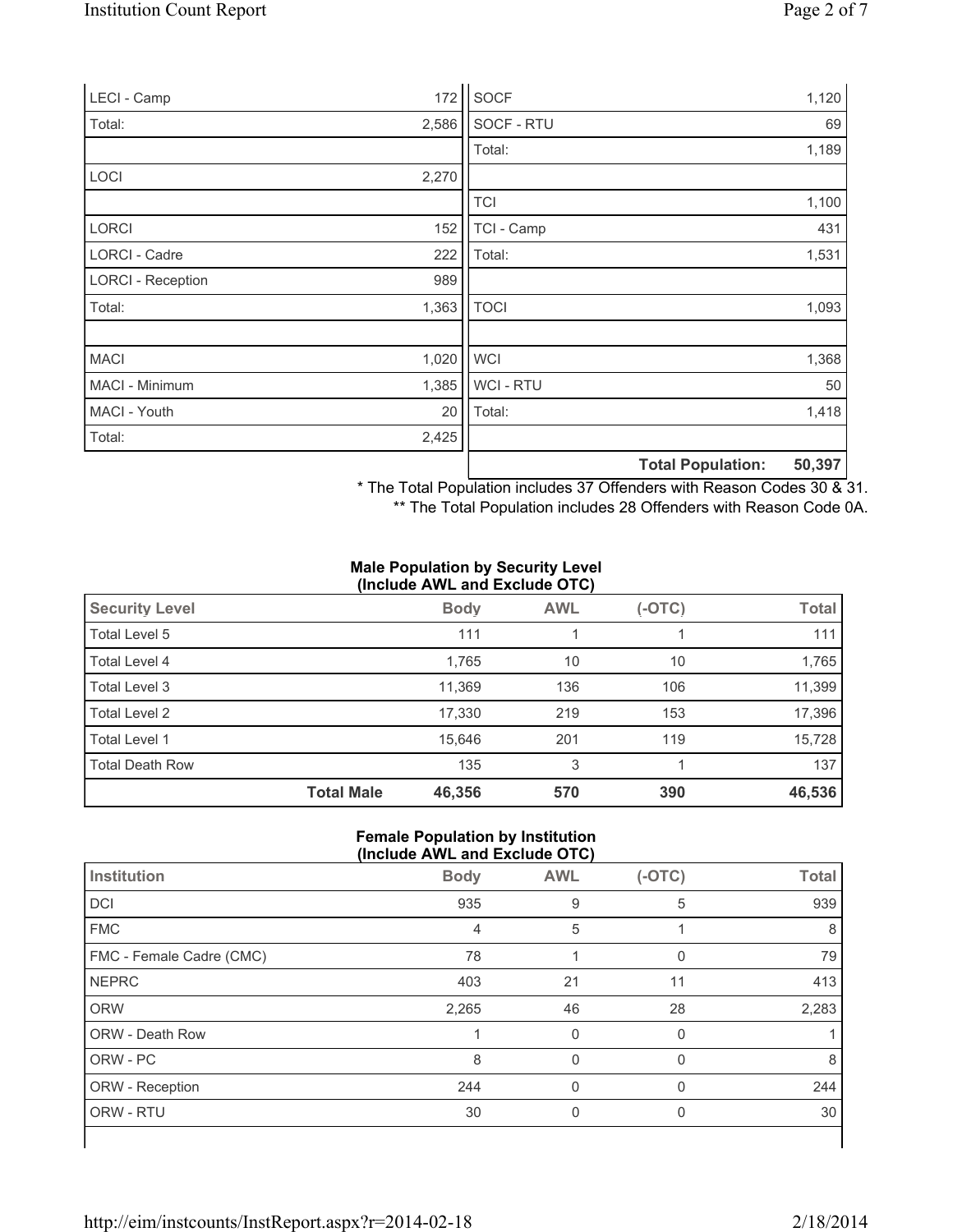| <b>Total Female</b>      | 3,968  | 82  | 45  | 4,005  |
|--------------------------|--------|-----|-----|--------|
|                          |        |     |     |        |
| <b>Total Population:</b> | 50,324 | 652 | 435 | 50,541 |

#### **Male Population by Institution: Security Level 5 (Include AWL and Exclude OTC)**

| Institution |                      | <b>Body</b> | <b>AWL</b> | $(-OTC)$ | Total |  |
|-------------|----------------------|-------------|------------|----------|-------|--|
| <b>OSP</b>  |                      | 107         |            |          | 107   |  |
| SOCF        |                      |             |            |          |       |  |
| <b>TCI</b>  |                      |             |            |          |       |  |
|             | <b>Total Level 5</b> | 111         |            |          |       |  |

## **Male Population by Institution: Security Level 4 (Include AWL and Exclude OTC)**

| Institution              |                      | $mo1u1u2u1u2u3u4u5u6u7$<br><b>Body</b> | <b>AWL</b>          | $(-OTC)$            | <b>Total</b>   |
|--------------------------|----------------------|----------------------------------------|---------------------|---------------------|----------------|
| ACI                      |                      | $\mathbf 2$                            | 1                   | $\mathbf{1}$        | $\mathbf 2$    |
| ACI - PC                 |                      | $\overline{2}$                         | $\mathsf{O}\xspace$ | $\mathbf 0$         | $\sqrt{2}$     |
| <b>BECI</b>              |                      | $\mathbf{1}$                           | $\mathsf{O}\xspace$ | $\mathsf{O}\xspace$ | 1              |
| CCI                      |                      | $\mathbf{1}$                           | $\mathsf{O}\xspace$ | $\mathsf{O}\xspace$ | 1              |
| CRC                      |                      | 5                                      | $\mathsf 0$         | $\mathsf{O}\xspace$ | $\sqrt{5}$     |
| CRC - Reception          |                      | 5                                      | $\mathsf{O}\xspace$ | $\mathsf{O}\xspace$ | $\sqrt{5}$     |
| CRC - RTU                |                      | $\overline{c}$                         | $\mathsf 0$         | $\mathsf{O}\xspace$ | $\overline{2}$ |
| <b>FMC</b>               |                      | $\mathbf{1}$                           | $\mathsf 0$         | $\mathsf{O}\xspace$ | $\mathbf{1}$   |
| <b>LAECI</b>             |                      | 3                                      | $\mathsf{O}\xspace$ | $\mathsf{O}\xspace$ | $\mathsf 3$    |
| <b>LECI</b>              |                      | 26                                     | $\mathsf 0$         | $\mathsf{O}\xspace$ | 26             |
| LOCI                     |                      | $\sqrt{2}$                             | $\mathsf{O}\xspace$ | $\mathsf 0$         | $\sqrt{2}$     |
| LORCI                    |                      | $\overline{2}$                         | $\mathsf{O}\xspace$ | $\mathsf{O}\xspace$ | $\mathbf 2$    |
| <b>LORCI - Reception</b> |                      | 3                                      | $\mathbf 1$         | $\mathbf{1}$        | $\mathsf 3$    |
| <b>MANCI</b>             |                      | 44                                     | $\mathsf{O}\xspace$ | $\mathsf{O}\xspace$ | 44             |
| <b>NCI</b>               |                      | $\mathbf{1}$                           | $\mathsf{O}\xspace$ | $\mathsf 0$         | 1              |
| <b>OSP</b>               |                      | 337                                    | $\mathbf 1$         | $\mathbf{1}$        | 337            |
| PCI                      |                      | $\mathbf{1}$                           | $\mathsf 0$         | $\mathsf 0$         | 1              |
| <b>RCI</b>               |                      | 32                                     | $\mathsf{O}\xspace$ | $\mathsf{O}\xspace$ | 32             |
| SOCF                     |                      | 1,040                                  | $\sqrt{5}$          | $\sqrt{5}$          | 1,040          |
| SOCF - RTU               |                      | 59                                     | $\mathsf{O}\xspace$ | $\mathsf 0$         | 59             |
| <b>TCI</b>               |                      | 6                                      | $\mathsf{O}\xspace$ | $\mathsf{O}\xspace$ | $6\,$          |
| <b>TOCI</b>              |                      | 185                                    | $\mathbf 1$         | $\mathbf{1}$        | 185            |
| <b>WCI</b>               |                      | 3                                      | $\mathbf 1$         | $\mathbf{1}$        | $\mathsf 3$    |
| <b>WCI - RTU</b>         |                      | $\overline{2}$                         | $\mathsf{O}\xspace$ | $\mathbf 0$         | $\overline{2}$ |
|                          | <b>Total Level 4</b> | 1,765                                  | 10                  | 10                  | 1,765          |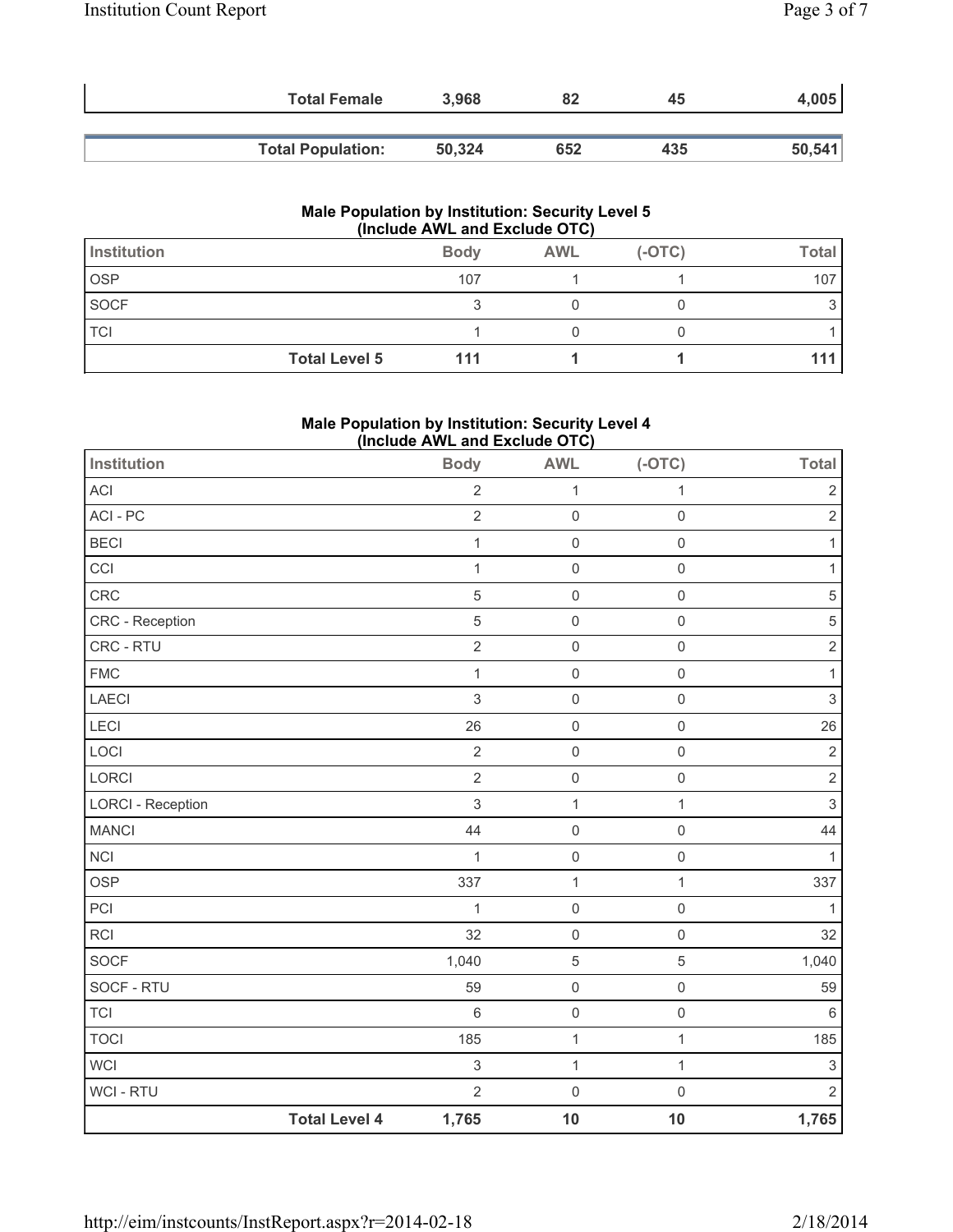|                                   | (include AWL and Exclude OTC) |                           |                     |                           |
|-----------------------------------|-------------------------------|---------------------------|---------------------|---------------------------|
| <b>Institution</b>                | <b>Body</b>                   | <b>AWL</b>                | $(-OTC)$            | <b>Total</b>              |
| ACI                               | 25                            | 1                         | 1                   | 25                        |
| ACI-PC                            | 78                            | $\mathbf 0$               | $\mathsf{O}\xspace$ | 78                        |
| <b>ACI - RTU</b>                  | $\mathbf{1}$                  | $\mathsf{O}\xspace$       | $\mathsf{O}\xspace$ | $\mathbf{1}$              |
| <b>BECI</b>                       | 13                            | $\mathsf 0$               | $\mathsf{O}\xspace$ | 13                        |
| CCI                               | $\hbox{9}$                    | $\mathsf 0$               | $\mathsf{O}\xspace$ | $\boldsymbol{9}$          |
| CRC                               | 59                            | $\sqrt{5}$                | $\overline{2}$      | 62                        |
| CRC - Cadre                       | 219                           | $\mathsf{O}\xspace$       | $\mathsf{O}\xspace$ | 219                       |
| CRC - Reception                   | 714                           | 10                        | $\overline{7}$      | 717                       |
| CRC - RTU                         | 86                            | $\mathsf 0$               | $\mathsf{O}\xspace$ | 86                        |
| <b>FMC</b>                        | 13                            | $\mathsf 0$               | $\mathsf{O}\xspace$ | 13                        |
| FMC - Intensive Care - Male (CMC) | $\sqrt{5}$                    | $\mathsf{O}\xspace$       | $\mathsf{O}\xspace$ | $\,$ 5 $\,$               |
| GCI                               | $\overline{2}$                | $\mathbf 1$               | $\mathbf{1}$        | $\overline{2}$            |
| <b>LAECI</b>                      | 18                            | $\mathsf{O}\xspace$       | $\mathsf{O}\xspace$ | 18                        |
| LECI                              | 2,255                         | 24                        | 22                  | 2,257                     |
| LOCI                              | $\mathsf 3$                   | $\mathsf 0$               | $\mathsf{O}\xspace$ | $\ensuremath{\mathsf{3}}$ |
| LORCI                             | 34                            | $\,$ 5 $\,$               | $\,$ 5 $\,$         | 34                        |
| LORCI - Cadre                     | 206                           | $\mathsf 0$               | $\mathsf{O}\xspace$ | 206                       |
| <b>LORCI - Reception</b>          | 448                           | 16                        | 13                  | 451                       |
| <b>MACI</b>                       | $\overline{4}$                | $\mathsf{O}\xspace$       | $\mathsf{O}\xspace$ | $\overline{4}$            |
| MACI - Youth                      | $\overline{4}$                | $\mathsf 0$               | $\mathsf{O}\xspace$ | $\overline{4}$            |
| <b>MANCI</b>                      | 1,975                         | 26                        | 20                  | 1,981                     |
| MCI                               | $\overline{2}$                | $\mathsf{O}\xspace$       | $\mathsf{O}\xspace$ | $\overline{2}$            |
| NCCI                              | 21                            | $\mathsf 0$               | $\mathsf{O}\xspace$ | 21                        |
| <b>NCI</b>                        | 13                            | $\ensuremath{\mathsf{3}}$ | $\mathbf{1}$        | 15                        |
| <b>OSP</b>                        | $\overline{4}$                | $\mathsf{O}\xspace$       | $\mathsf{O}\xspace$ | $\overline{4}$            |
| PCI                               | 47                            | 3                         | 1                   | 49                        |
| <b>RCI</b>                        | 1,881                         | 16                        | 13                  | 1,884                     |
| <b>RICI</b>                       | $\boldsymbol{9}$              | $\mathsf 0$               | $\mathsf{O}\xspace$ | $\boldsymbol{9}$          |
| SCI                               | $\mathsf{O}\xspace$           | $\mathbf{1}$              | $\mathbf{1}$        | $\mathsf{O}\xspace$       |
| SOCF                              | 77                            | $\mathsf{O}\xspace$       | $\mathsf{O}\xspace$ | 77                        |
| SOCF - RTU                        | $10$                          | $\mathsf{O}\xspace$       | $\mathsf{O}\xspace$ | $10$                      |
| <b>TCI</b>                        | 977                           | 11                        | $\boldsymbol{9}$    | 979                       |
| TCI - Camp                        | $\mathbf{1}$                  | $\mathsf{O}\xspace$       | $\mathsf{O}\xspace$ | $\mathbf{1}$              |
| <b>TOCI</b>                       | 847                           | $\overline{7}$            | 5                   | 849                       |
| <b>WCI</b>                        | 1,263                         | $\overline{7}$            | 5                   | 1,265                     |
| <b>WCI-RTU</b>                    | 46                            | $\mathsf 0$               | $\mathsf{O}\xspace$ | 46                        |
| <b>Total Level 3</b>              | 11,369                        | 136                       | 106                 | 11,399                    |

#### **Male Population by Institution: Security Level 3 (Include AWL and Exclude OTC)**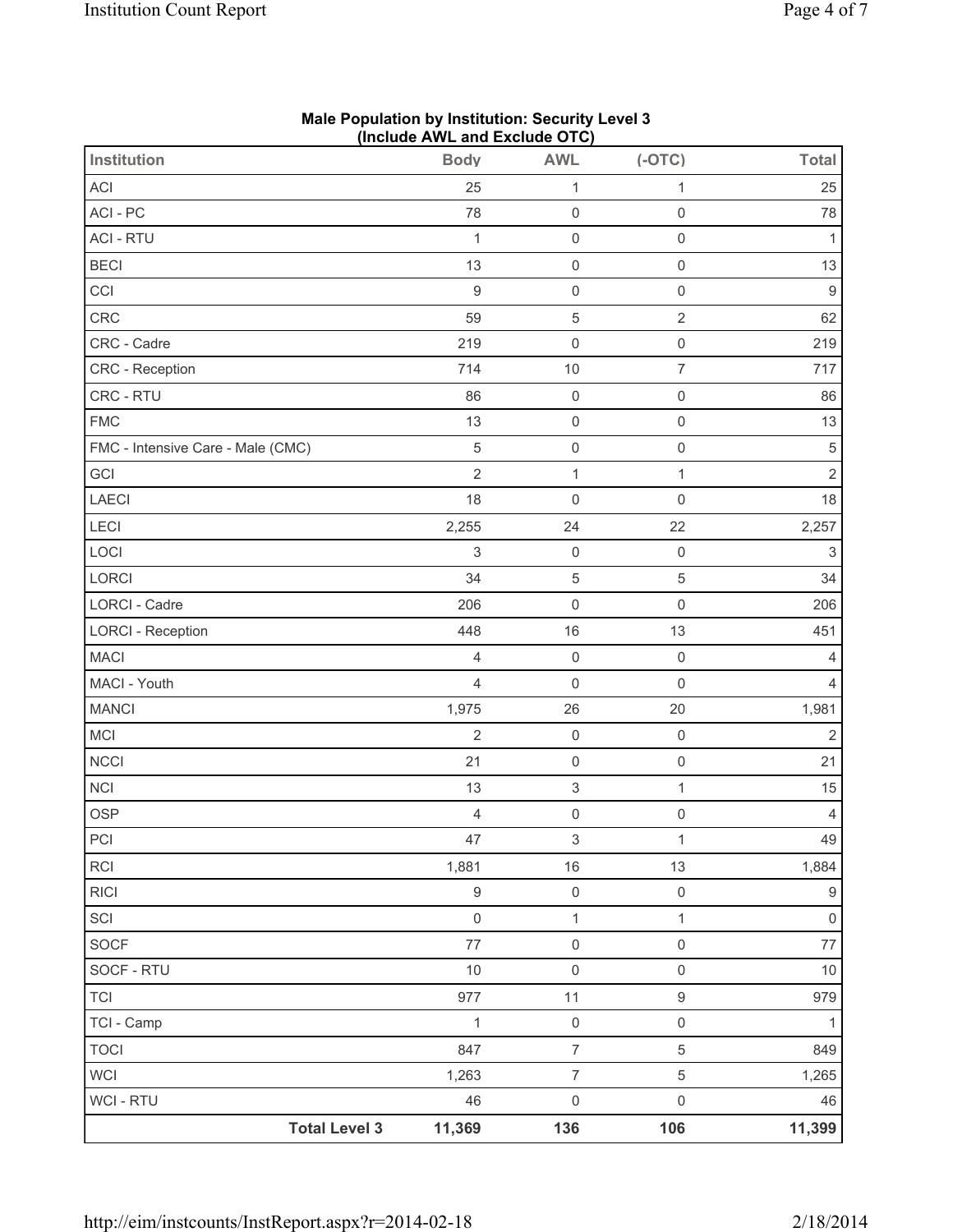| Institution                       | <b>Body</b>    | <b>AWL</b>          | $(-OTC)$                  | <b>Total</b>   |
|-----------------------------------|----------------|---------------------|---------------------------|----------------|
| <b>ACI</b>                        | 560            | 5                   | $\overline{2}$            | 563            |
| ACI-PC                            | 59             | $\mathsf{O}\xspace$ | $\mathsf 0$               | 59             |
| <b>ACI - RTU</b>                  | 86             | $\mathsf{O}\xspace$ | $\mathsf 0$               | 86             |
| <b>BECI</b>                       | 1,515          | 17                  | 12                        | 1,520          |
| CCI                               | 1,849          | 13                  | $\boldsymbol{9}$          | 1,853          |
| CRC                               | 68             | $\,6\,$             | 5                         | 69             |
| CRC - Cadre                       | 42             | $\mathsf{O}\xspace$ | $\mathsf 0$               | 42             |
| CRC - Reception                   | 236            | $\,6\,$             | $\overline{4}$            | 238            |
| CRC - RTU                         | 23             | $\mathsf{O}\xspace$ | $\mathbf 0$               | 23             |
| <b>FMC</b>                        | 15             | $\mathsf 0$         | $\mathsf 0$               | 15             |
| FMC - Intensive Care - Male (CMC) | 21             | $\mathsf 0$         | $\mathsf 0$               | 21             |
| GCI                               | 792            | $\boldsymbol{9}$    | $\overline{7}$            | 794            |
| GCI - Camp                        | $\mathbf{1}$   | $\mathsf{O}\xspace$ | $\mathbf 0$               | 1              |
| <b>LAECI</b>                      | 1,349          | 29                  | 21                        | 1,357          |
| LECI                              | 118            | $\mathsf 0$         | $\mathsf{O}\xspace$       | 118            |
| LOCI                              | 1,108          | $\boldsymbol{9}$    | $\overline{7}$            | 1,110          |
| LORCI                             | 45             | $\mathbf 1$         | $\mathbf{1}$              | 45             |
| LORCI - Cadre                     | 9              | $\mathsf 0$         | $\mathsf 0$               | $9\,$          |
| <b>LORCI - Reception</b>          | 196            | $\,8\,$             | $\overline{7}$            | 197            |
| <b>MACI</b>                       | 1,016          | 10                  | 4                         | 1,022          |
| MACI - Youth                      | 16             | $\mathsf{O}\xspace$ | $\mathsf 0$               | 16             |
| <b>MANCI</b>                      | 90             | $\mathsf{O}\xspace$ | $\mathsf{O}\xspace$       | 90             |
| MANCI - Camp                      | $\mathbf{1}$   | $\mathsf 0$         | $\mathbf 0$               | 1              |
| MCI                               | 1,769          | 26                  | 20                        | 1,775          |
| MCI - Camp                        | $\sqrt{5}$     | $\mathsf{O}\xspace$ | $\mathsf{O}\xspace$       | $\sqrt{5}$     |
| NCCI                              | 1,521          | $10$                | $\boldsymbol{9}$          | 1,522          |
| NCCI - Camp                       | $\mathbf{1}$   | $\mathsf 0$         | $\mathsf{O}\xspace$       | 1              |
| <b>NCI</b>                        | 1,789          | 31                  | 27                        | 1,793          |
| PCI                               | 783            | 18                  | $\ensuremath{\mathsf{3}}$ | 798            |
| RCI                               | 150            | $\mathbf{1}$        | $\mathbf{1}$              | 150            |
| <b>RICI</b>                       | 762            | $\sqrt{2}$          | $\mathbf{1}$              | 763            |
| SCI                               | 1,100          | 15                  | $11$                      | 1,104          |
| <b>TCI</b>                        | $70\,$         | $\mathbf{1}$        | $\mathbf{1}$              | 70             |
| <b>TOCI</b>                       | 61             | $\mathbf 1$         | $\mathbf{1}$              | 61             |
| <b>WCI</b>                        | 102            | $\mathbf{1}$        | $\mathsf{O}\xspace$       | 103            |
| WCI - RTU                         | $\overline{2}$ | $\mathsf{O}\xspace$ | $\mathsf{O}\xspace$       | $\overline{2}$ |

## **Male Population by Institution: Security Level 2 (Include AWL and Exclude OTC)**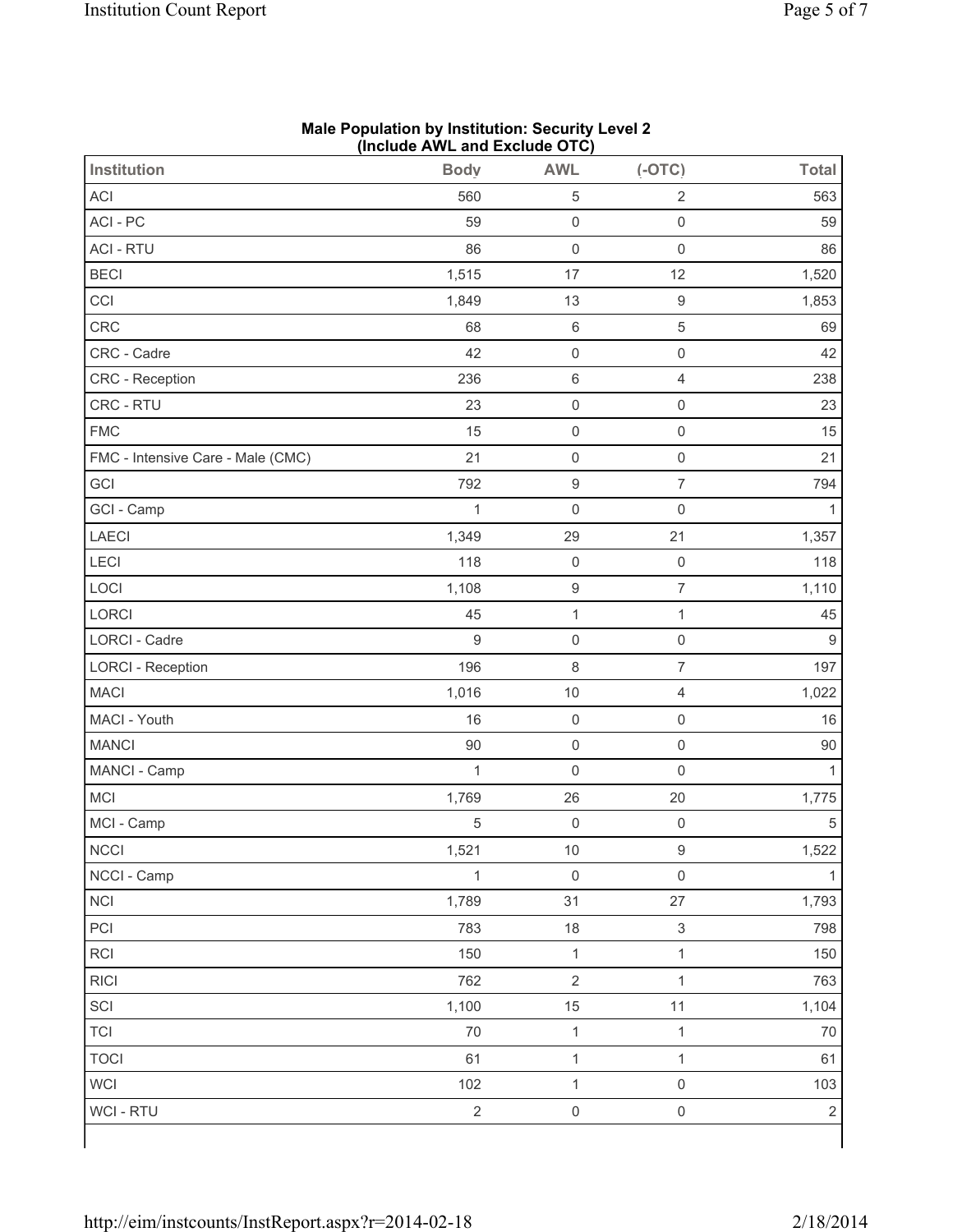| <b>Total Level 2</b> | 17,330 | 219 | 153 | 17,396 |
|----------------------|--------|-----|-----|--------|
|                      |        |     |     |        |

|                                   | $($ iliciuut Afficialiu Laciuut OTO $)$ |                           |                           |                |
|-----------------------------------|-----------------------------------------|---------------------------|---------------------------|----------------|
| <b>Institution</b>                | <b>Body</b>                             | <b>AWL</b>                | $(-OTC)$                  | <b>Total</b>   |
| <b>ACI</b>                        | 742                                     | $\mathbf{1}$              | $\mathsf{O}\xspace$       | 743            |
| ACI-PC                            | 24                                      | $\mathsf{O}\xspace$       | $\mathsf 0$               | 24             |
| <b>ACI - RTU</b>                  | 45                                      | $\mathsf{O}\xspace$       | $\mathbf 0$               | 45             |
| <b>BECI</b>                       | 728                                     | 13                        | $\overline{7}$            | 734            |
| <b>BECI</b> - Camp                | 480                                     | $\mathsf 0$               | $\mathsf{O}\xspace$       | 480            |
| CCI                               | 810                                     | $\,6\,$                   | $\sqrt{2}$                | 814            |
| CRC                               | 63                                      | $\ensuremath{\mathsf{3}}$ | $\ensuremath{\mathsf{3}}$ | 63             |
| CRC - Cadre                       | 18                                      | $\mathsf{O}\xspace$       | $\mathbf 0$               | 18             |
| CRC - Reception                   | 215                                     | $\,6\,$                   | $\,6\,$                   | 215            |
| CRC - RTU                         | 8                                       | $\mathsf{O}\xspace$       | $\mathsf 0$               | 8              |
| <b>FMC</b>                        | 348                                     | $\sqrt{5}$                | $\sqrt{2}$                | 351            |
| FMC - Intensive Care - Male (CMC) | 12                                      | $\mathsf{O}\xspace$       | $\mathsf{O}\xspace$       | 12             |
| GCI                               | 444                                     | $\,8\,$                   | $\overline{5}$            | 447            |
| GCI - Camp                        | 746                                     | $\sqrt{2}$                | $\sqrt{2}$                | 746            |
| <b>GCI-RTU</b>                    | $\overline{2}$                          | $\mathsf 0$               | $\mathsf{O}\xspace$       | $\overline{2}$ |
| LAECI                             | 390                                     | $\sqrt{5}$                | 4                         | 391            |
| LECI                              | 15                                      | $\sqrt{2}$                | $\mathbf{1}$              | 16             |
| LECI - Camp                       | 172                                     | $\mathsf 0$               | $\mathsf{O}\xspace$       | 172            |
| LOCI                              | 1,157                                   | $\,8\,$                   | 5                         | 1,160          |
| <b>LORCI</b>                      | 71                                      | $\,6\,$                   | $\overline{4}$            | 73             |
| LORCI - Cadre                     | $\overline{7}$                          | $\mathsf{O}\xspace$       | $\mathsf{O}\xspace$       | $\overline{7}$ |
| <b>LORCI - Reception</b>          | 339                                     | 17                        | 12                        | 344            |
| MACI - Minimum                    | 1,385                                   | 15                        | 11                        | 1,389          |
| <b>MANCI</b>                      | 17                                      | $\overline{4}$            | $\ensuremath{\mathsf{3}}$ | 18             |
| MANCI - Camp                      | 402                                     | $\mathsf{O}\xspace$       | $\mathsf{O}\xspace$       | 402            |
| <b>MCI</b>                        | 452                                     | $\overline{7}$            | $\mathbf{1}$              | 458            |
| MCI - Camp                        | 371                                     | $\mathsf{O}\xspace$       | $\mathsf{O}\xspace$       | 371            |
| <b>NCCI</b>                       | 754                                     | 17                        | 13                        | 758            |
| NCCI - Camp                       | 384                                     | $\mathsf{O}\xspace$       | $\mathsf{O}\xspace$       | 384            |
| <b>NCI</b>                        | 582                                     | $\overline{4}$            | $\overline{2}$            | 584            |
| <b>OSP</b>                        | $6\,$                                   | $\mathsf{O}\xspace$       | $\mathsf{O}\xspace$       | $\,6\,$        |
| PCI                               | 1,289                                   | 23                        | 12                        | 1,300          |
| <b>RICI</b>                       | 1,717                                   | 33                        | 18                        | 1,732          |
| SCI                               | 976                                     | $\boldsymbol{7}$          | $\overline{2}$            | 981            |
| <b>TCI</b>                        | 45                                      | $\boldsymbol{9}$          | $\overline{4}$            | 50             |

#### **Male Population by Institution: Security Level 1 (Include AWL and Exclude OTC)**